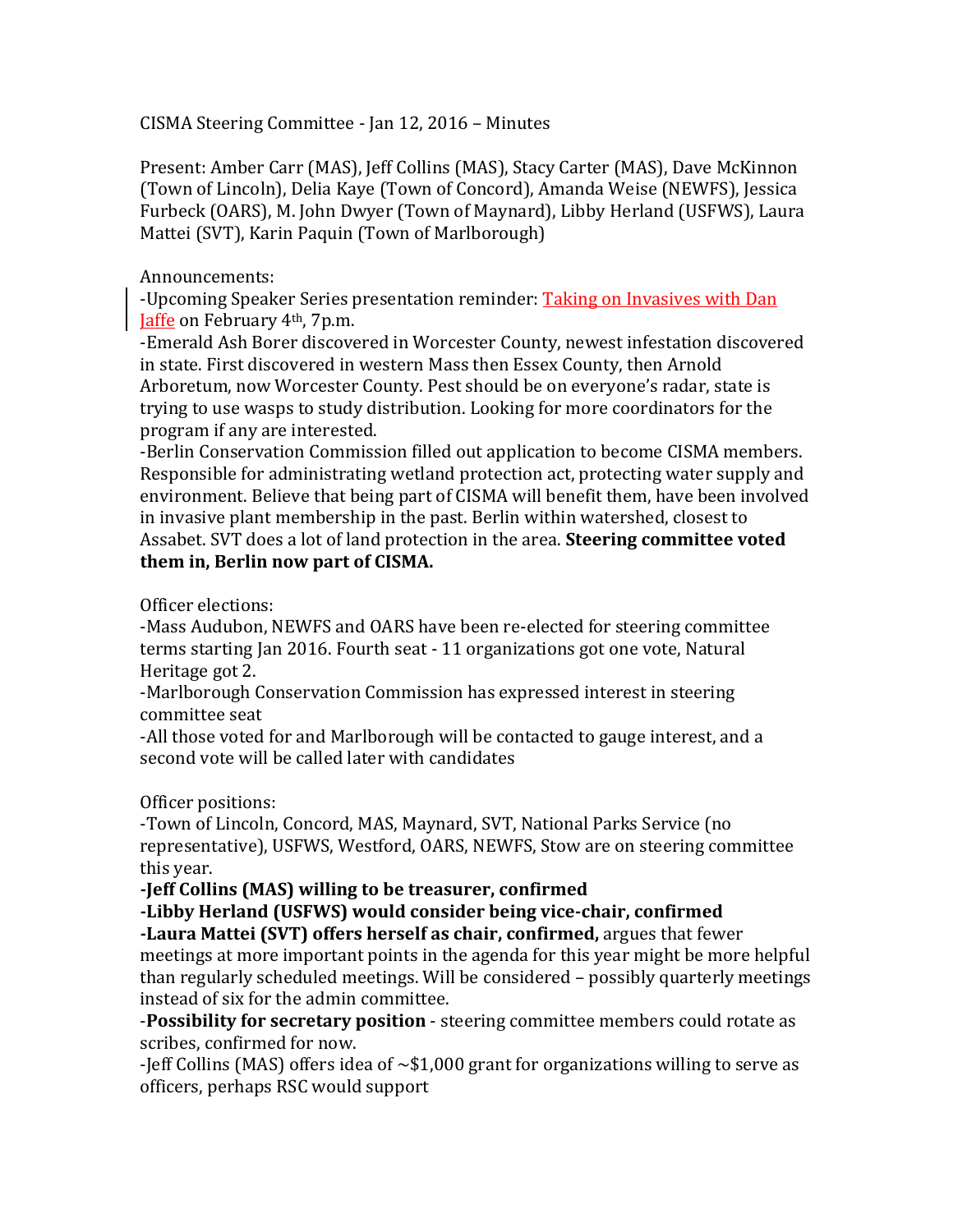Wet Meadow Proposals

-Total amount of funds available approved by trustees last year are \$44,359, additional funds of  $\leq$ \$10,000 available from unused Heard Pond. All funds must be used before the end of 2016 because Tier I ends this year. Funds unused will go back to original funding pot for Tier II, no guarantee they will return to CISMA. -Project proposals by NEWFS, CLCT, USFWS, SVT total \$43,275.

-Note that USFWS grant ranks their sites by priority. Highest priority is 15-acre field at Wolbach, total restoration - \$26,350 requested from CISMA.

-Clarification on NEWFS project – site has gas pipeline underground, right-of-way is maintained by mowing. \$10,000 cost of invasives control questioned, a lot of cutpaint and brushing has been factored in, invasives very dense on site. NEWFS requests \$5,000 towards their \$25,000 project.

-Clarification on CLCT – Jeff walked site with them, good meadow, very modest fund request of \$1,400. Dave McKinnon says that the late invasives-control mowing (after Oct 15) proposed not good for turtle migration, Delia Kaye says that mowing SHOULD be done after because females are done laying eggs. Something for CLCT to think about.

-Clarification on SVT project - \$10,525 – will all funds and materials be received in time to complete all of this for 2016? Laura Mattei will let CISMA know if town of Sudbury delays too much.

-Clarification on USFWS – could the extra \$10,000, if approved by trustees, be used for a next lower priority? Project at Rice's close to \$10,000. No need to focus on loosestrife removal projects if beetles are being released. Could either fund Rice's or two smaller projects, or NEWFS could be given slightly more for funding their own project.

**-Jeff Collins (MAS) proposes CLCT, NEWFS, SVT receive requested funds, and that Amber and USFWS coordinate how to use the leftover funds. If there are leftover funds, more email communication among the steering committee members. Steering committee votes – NEWFS 7, CLCT 8, USFWS 7, SVT 7, with each member proposing a project recusing themselves from that project vote. Jeff's proposal is agreed to.**

-If extra \$10,000 is approved by trustees, Libby suggests the steering committee reconvene and the funds are offered again to the CISMA members for extra projects. **-Any additional funds approved by trustees will be used for Rice's field by USFWS**

RSC Small Grants Program

-One application from SVT for \$2,000. Laura Mattei summarizes: Year 3 work at Elliot Concord River Preserve, Carlisle, MA. Britton's violet (rare plant *Viola brittonia*) conservation site, needs further buckthorn treatment which would be principal use of funds. Site was discovered 3 years ago, area is 20ft squared, Britton's violet population numbers 270 individuals.

-Total project cost is \$3,230, request is only for \$2,000.